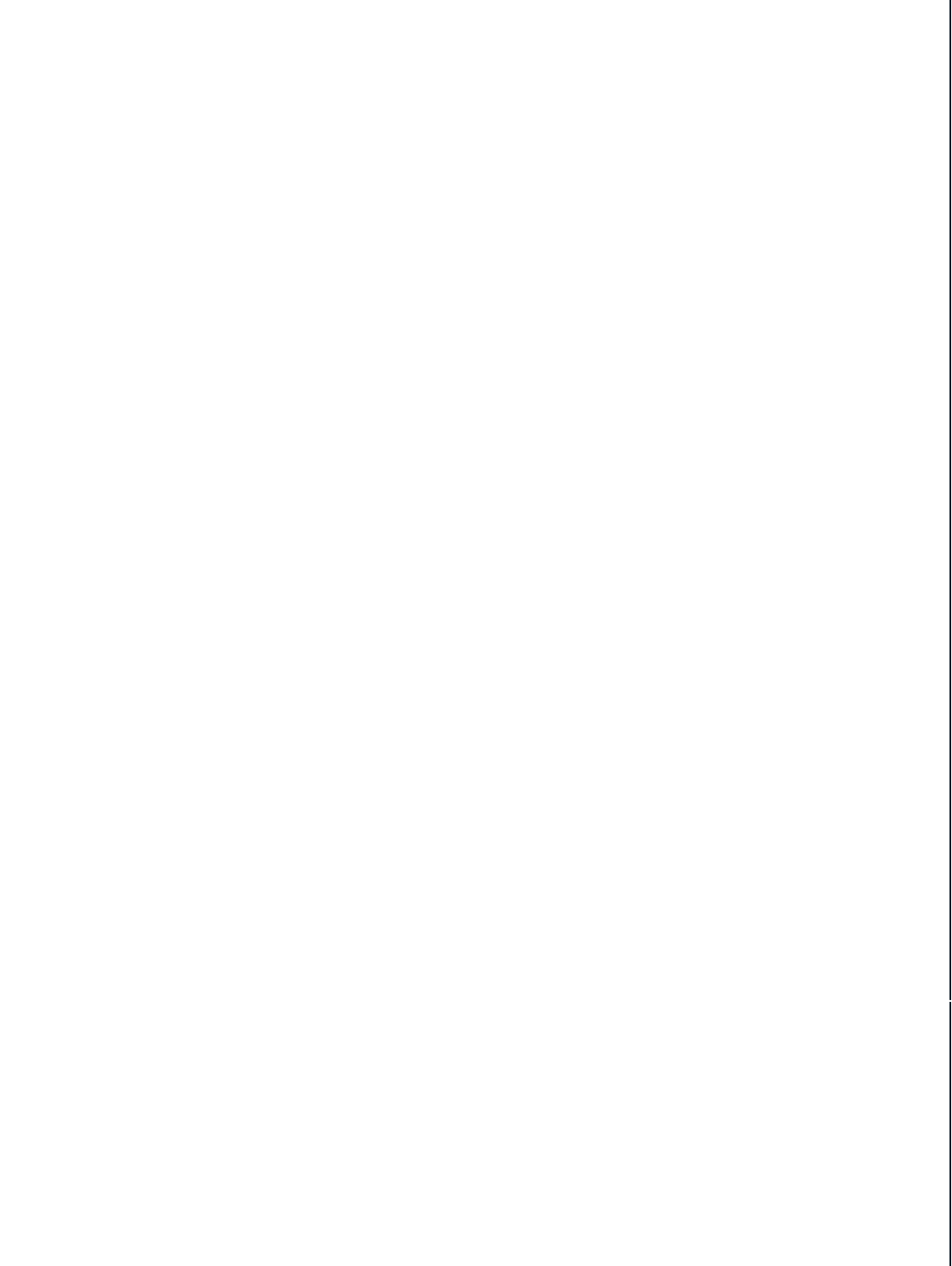# Contents

|                |                            | Executive summary                                        | 02 <sub>2</sub> |
|----------------|----------------------------|----------------------------------------------------------|-----------------|
| $\overline{2}$ |                            | Introduction                                             | 03              |
|                | 2.1                        | Remote monitoring and home healthcare                    | 03              |
|                | 2.2                        | Non-traditional players are entering the market          | 04              |
|                | 2.3                        | <b>Business models are evolving</b>                      | 04              |
| $\overline{3}$ |                            | How design and technology will impact patient monitoring | 05              |
|                | 3.1                        | User-centred design                                      | 05              |
|                |                            | Designing for new environments and users<br>3.1.1        | 05              |
|                |                            | Designing for social acceptability<br>3.1.2              | 06              |
|                | 3.2                        | More insight and predictive power                        | 06              |
|                | 3.3                        | Emergence of new modalities and use of biometrics        | 07              |
|                | 3.4                        | Interoperability                                         | 08              |
|                | 3.5                        | <b>Reduction of invasiveness</b>                         | 08              |
|                | 3.6                        | Reduced patient constraint                               | 10              |
|                | 3.7                        | Better artefact rejection                                | 10              |
| 4              | The outlook for monitoring |                                                          | 11              |
|                | 4.1                        | Monitoring of the future                                 | $\mathbf{1}$    |
|                | 4.2                        | <b>Staying competitive</b>                               | 11              |
|                | <b>References</b>          |                                                          |                 |
| Authors        |                            |                                                          | 12 <sup>°</sup> |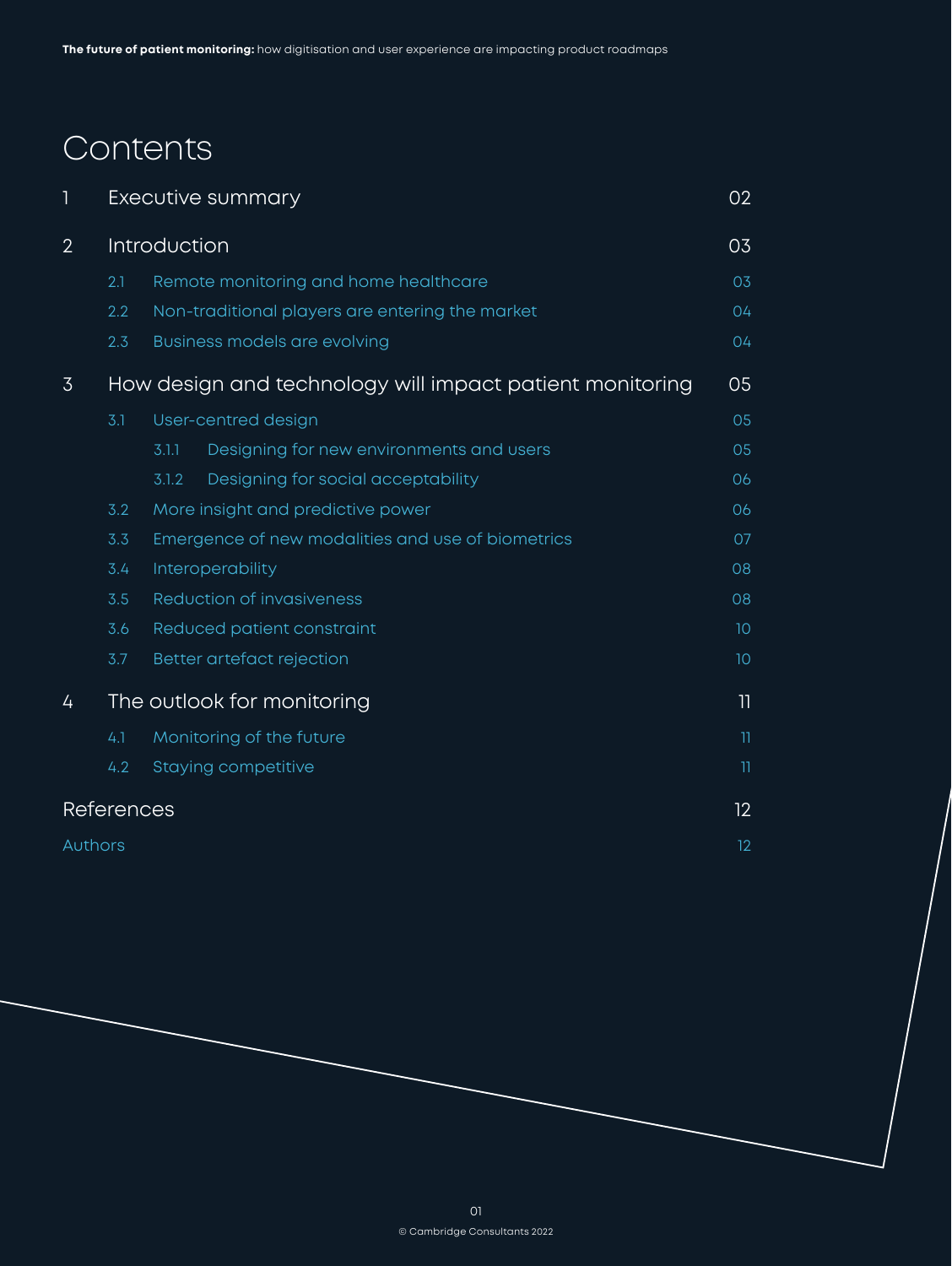# <span id="page-3-0"></span>1 Executive summary

Patient monitoring is an inherent part of patient management. Intermittent and continuous measurements are used to define disease states, characterise disease progression and monitor recovery. They are used to help set therapeutic approaches, to assess whether an intervention is having the desired effect and to check that the patient is always safe.

The monitoring of patients within a clinical setting is changing; new market entrants, new business models and the IoT revolution are providing more insight into the patient condition through novel data feeds and analytics. The drivers for change are numerous, such as the containment of cost, improvement of patient care and better clinical outcomes. The shift from treating illness to managing health is also demonstrated by an increase in the use of monitoring outside of the clinical setting, in addition to a change in the breadth of what is monitored. This includes both physiological measurements (such as blood pressure, heart rate and stress) and behavioural measurements (such as medication adherence and compliance). These changes require us to re-think our traditional approach

*"The monitoring of patients is changing; new market entrants, new business models and the IoT revolution are providing more insight into the patient condition through novel data feeds and analytics."*

to the development of patient monitoring technology and to ensure we harness the technical enablers safely and effectively to develop products that improve on current monitoring methods, both within and outside of the hospital setting.

In this whitepaper we explore some of the key drivers affecting how patients are being monitored and the role that technology is playing in supporting and driving these changes. We also explore what this means for strategic marketers and R&D teams at device companies active in this space, and how they need to adapt their product and technology roadmaps to make sure they remain competitive in the next 10 to 15 years.

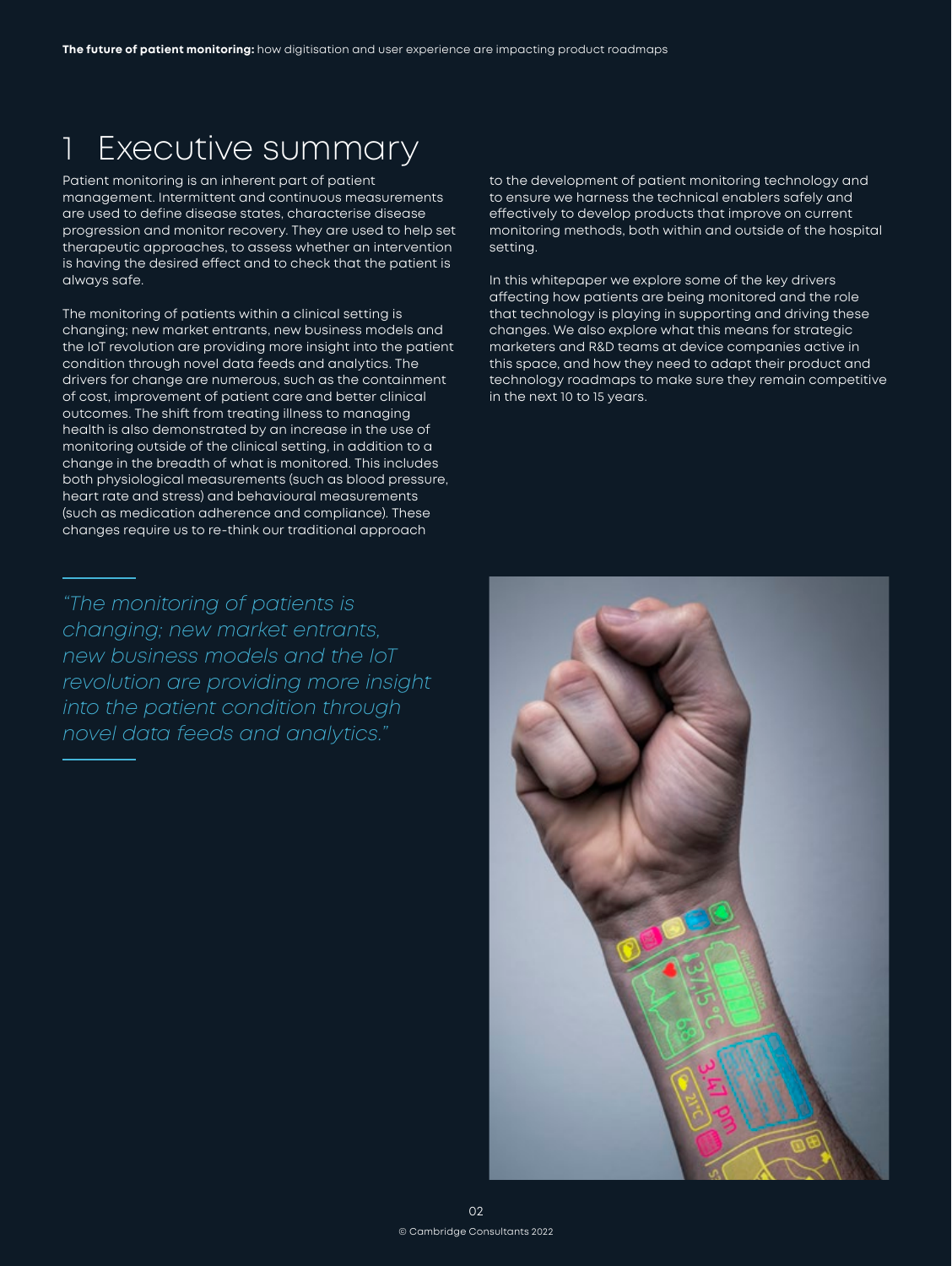# <span id="page-4-0"></span>2 Introduction

There is tremendous pressure on healthcare systems to provide holistic, efficient and personalised healthcare plans, improving outcomes whilst containing costs in the face of growing demand. With the shift to value-based healthcare, payers are increasingly unwilling to reimburse care costs arising from adverse events and avoidable care complications[.1](#page-13-0) This places a strong economic incentive on healthcare providers (HCPs) to implement procedures and protocols that minimise the incidence of complications along the entire length of the patient pathway, through data collection and predictive analytics.

This is epitomised in the case of enhanced recovery programs for surgery, where a care package is designed to cover the entire patient journey. Firstly, patients are screened for conditions associated with increased risk of complications and poor outcomes. This data supports prehabilitation recommendations to optimise functional capacity, such as smoking cessation, anaemia treatment and control of glucose levels. Next the intraoperative care bundle aims to minimise inflammatory response, manage pain with a minimum of opioid use and to allow early mobilisation of the patient. Lastly, arrangements are put in place to discharge the patient as soon as possible, to recover and rehabilitate in the home environment, which is associated with improved satisfaction and outcomes.

#### 2.1 Remote monitoring and home healthcare

Remote patient monitoring (RPM) has seen exponential growth in recent years,[2](#page-13-0) boosted further by the widespread adoption of consumer wellbeing monitoring and, more recently, its subsequent convergence with long-term healthcare monitoring in the home and other non-clinical environments.

Initially aimed at exercise monitoring, wellness devices, including fitness tracking, sleep optimisation, stress management and home monitoring of elderly and other vulnerable population groups, have grown in scope to support users in broader lifestyle improvements. RPM in these environments can be as simple as a watch that can detect a seizure and send a signal to a centralised patient care facility, or a necklace with a button that activates a call for help following a fall by the user. Similarly, dementia patients can be helped by wearing a GPS watch tracking their location, in cases where they become lost or disoriented.

More sophisticated systems are also proving to be effective healthcare support tools by using data aggregation from a variety of health and wellbeing devices, combined with analysis and artificial intelligence. Tactio, a Canadian digital health provider, offers a configurable smartphone app-based data management platform, that aims to shift care from the hospital to the home. The platform helps in managing patients' healthcare goals, such as weight loss, diabetes management or cholesterol reduction, by tracking and analysing factors such as weight, blood pressure, activity, diet and blood glucose levels. The data can be entered manually or via a variety of connected medical and wellbeing devices, including medical and consumer-grade wearables. Not only a data aggregator, it sends messages to the patient throughout the day to manage key health factors and nudge behaviour at home, such as prompts to take exercise or maintain a healthier diet. All of this can be monitored and subsequently tailored by the physician.

Traditional medical device players, such as Abbott, Philips Healthcare and Medtronic, are entering the home healthcare market, leveraging the widespread usage of smartphones with their existing presence and expertise. Abbott has already launched an implantable cardiac monitor that syncs with the patient's smartphone via an app, and which continuously monitors for syncope, palpitations, and atrial fibrillation. Scheduled transmissions ensure continuous patient care while minimising clinical staff burden. By utilising an implant, their platform is firmly within the realm of medical devices, yet the platform works by means of pairing it with an app that focuses on user experience, ease of use and accessibility. We believe that the quality of user experience seen in consumer products and services will set the bar and become the expected standard in the medical device space.

We expect to see the increasing use of behavioural and physiological monitoring using variables such as mental health symptoms and medication adherence, driven in part by the pharmaceutical industry. Medication non-adherence costs the global pharmaceutical industry \$637 billion per annum<sup>[3](#page-13-0)</sup> in lost revenue. This is driving the adoption of home monitoring to nudge behaviour toward compliance, through a combination of sensing, analytics and great digital design.

A well-known early example is this space comes from Propeller Health, whose app and connected inhaler sensor allows patients to track their medication use, as well as to input and monitor their symptoms and any impact on their day-to-day activity, through subjective self reporting.

Remote monitoring can also be used as a treatment, under the right circumstances and conditions. A 2011 study by Chausiaux et al. demonstrated that infertile couples seeking In-Vitro Fertilisation (IVF) treatment could attain the same pregnancy rate using Duofertility, a combination service, wearable, and app, over a six-month remote monitoring program, at 5% of the cost of IVF.[4](#page-13-0)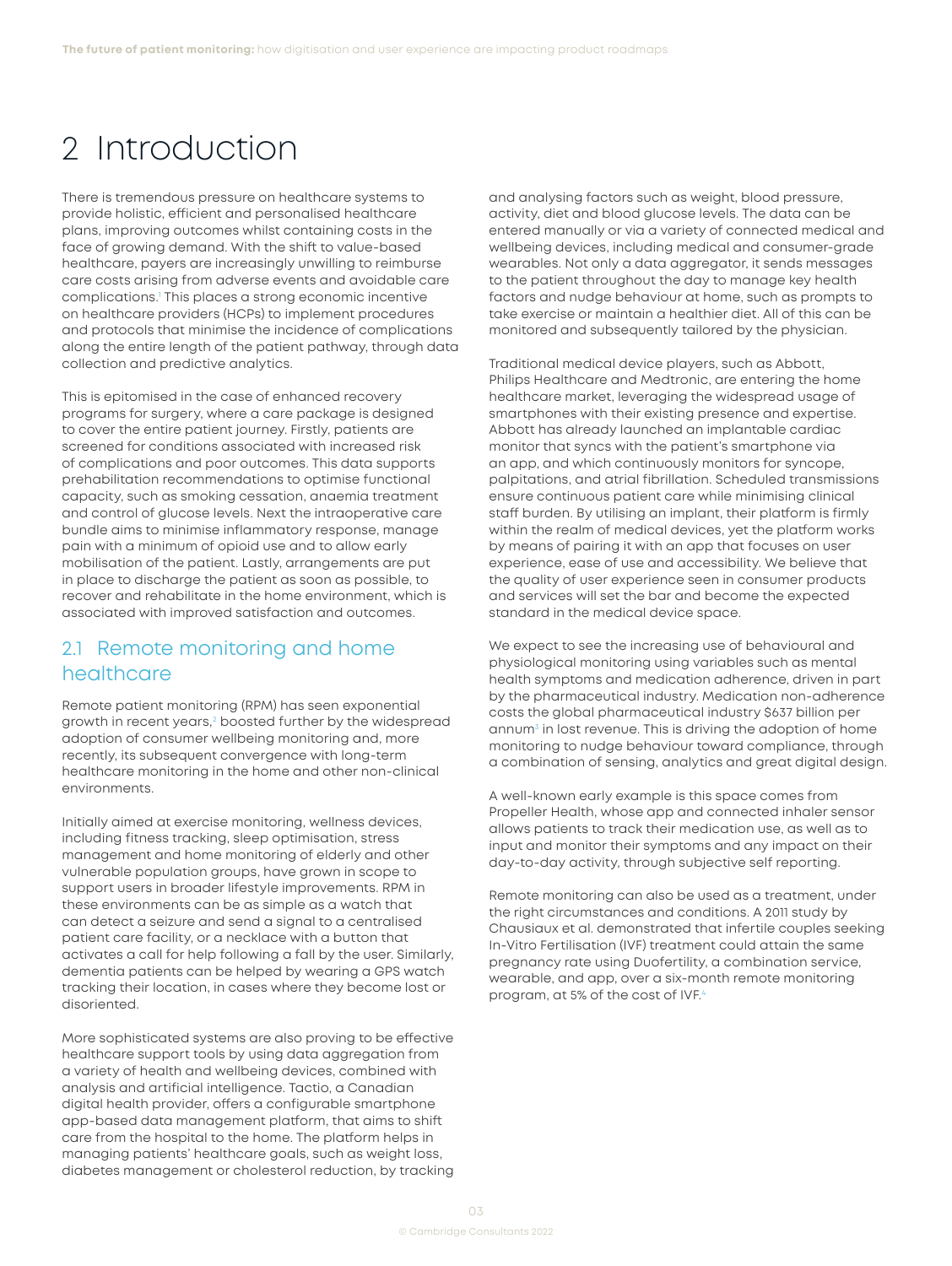### <span id="page-5-0"></span>2.2 Non-traditional players are entering the market

With changes in the reimbursement environment and mounting evidence pointing to the as-yet untapped potential of telehealth in many countries, non-traditional medical device manufacturers are increasingly eager to enter and disrupt the healthcare market.<sup>[5](#page-13-0)</sup> Technology companies that more traditionally operated in the consumer space, such as Apple, Google, Microsoft and Amazon, understand the value of structured data and AI, coupled to a well-designed user experience when driving consumer engagement. All of the 'Big 4' tech companies in healthcare have amassed huge amounts of consumer data, have generated significant insight from that data and have patented many sensing technologies that aim to disrupt the current monitoring market.<sup>6</sup> Furthermore, they are highly skilled at offering useful digital services alongside beautifully designed wearables and electronic products. Out-of-hospital care therefore seems set to become a viable and increasingly competitive route for new players to enter the healthcare industry, although there will be significant privacy and data ownership hurdles to doing this in the medical space.

Unlike hospital-based monitoring, being able to provide a direct-to-user healthcare offering that can work outside the clinic, will shift demand and therefore directly compete with the offerings of traditional medical device players, introducing disruptive business models in doing so.

We are seeing these approaches starting to be applied back into the hospital setting, for example with Philips experimenting with monitoring as a service offering.<sup>[7](#page-13-0)</sup> The Arcadia Choice brand,<sup>[8](#page-13-0)</sup> sold exclusively by Amazon, includes blood pressure monitors, cuffs and glucose monitors that can all wirelessly connect to an app, providing the user with graphs and the ability to share their readings with HCPs.

### 2.3 Business models are evolving

Insurance providers and healthcare services alike have an incentive to prevent people from becoming hospitalised in the first place, a dynamic which is blurring the boundaries between healthcare and wellbeing. This is reflected by payers in the US transitioning from a fee-for-service to value-based healthcare models when the 2010 Affordable Healthcare Act (ACA) was passed and more recently in the UK, by the National Health Service (NHS) and Public Health England, who have described plans to focus more on preventative care.[9](#page-13-0)

The reimbursement landscape will continue to push towards care outside of the hospital setting. In May 2008, the UK Department of Health's Whole System Demonstrator (WSD) launched, involving 6,191 patients and 238 GP practices in a twelve-month telehealth trial. The trial used a cohort of patients suffering from chronic obstructive pulmonary disease (COPD), heart failure or diabetes, and demonstrated a 45% reduction in mortality rates, a 20% reduction in emergency admissions and an 8% reduction in tariff costs.<sup>[10](#page-13-0)</sup>

More recently, the US has also acknowledged the future shift in healthcare, significantly amending reimbursement codes to cover remote care via video conferencing and other technologies, whilst also removing restrictions around service sites being required to be medical sites. As CMS (Centres for Medicare and Medicaid Services) is the most significant single payer in the US market, and lack of reimbursement was cited as the single biggest obstacle to widespread adoption of telehealth, this shift will significantly broaden the reach of home healthcare.<sup>11</sup>

These financial drivers, coupled with increasing technology capabilities, such as wearable medical technology, will continue to impact the overall structure of hospital-based care and lead to care increasingly being carried out in non-clinical environments and monitoring a wider range of parameters.

As the monitoring device itself becomes a smaller part of an overall service offering, manufacturers will need to identify where they want to position themselves in the value chain to avoid becoming commoditised. The increased technical, clinical and organisational capabilities required in this changing market will require device companies to build out their current ecosystems to include the digital elements that can engage, retain and provide value for patients and healthcare providers alike. This digital transformation will necessitate forming strategic partnerships with different and non-traditional supply-chain partners in order to remain competitive.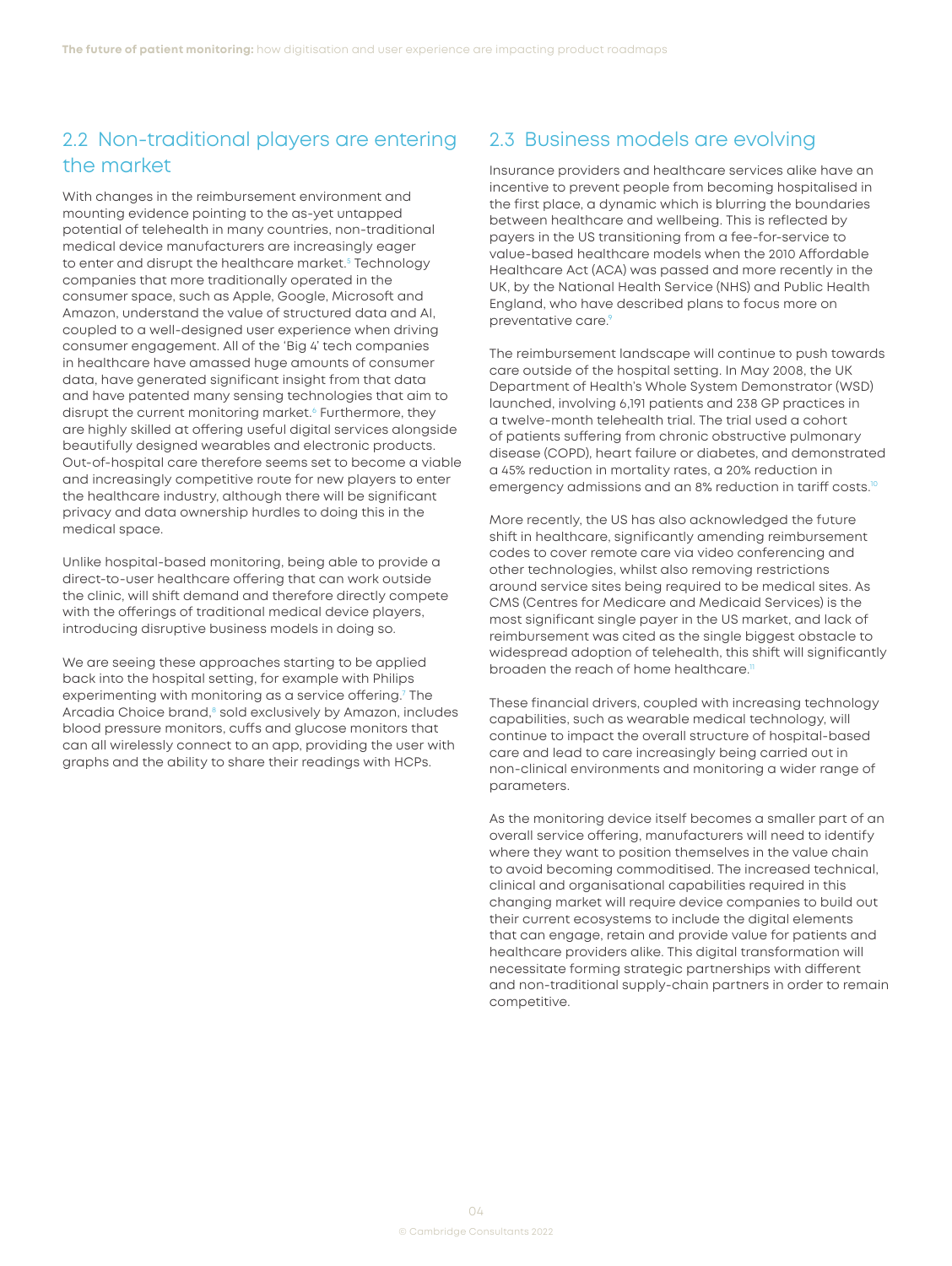# <span id="page-6-0"></span>3 How design and technology will impact patient monitoring

The world is becoming increasingly digitised, with highly compelling and convenient consumer products and services that were unimaginable at the turn of the millennium, such as streaming services, modern smartphones and VR gaming headsets. The technologies and techniques that have enabled these consumer products will increasingly be applied to patient monitoring and will transform the market.

Patient monitoring will play a major role in the growth of digital health, where data is collected, analysed for insights and presented back to key stakeholders and seamlessly transferred to records. Systems will not just report numbers but will increasingly support the user in making suitable and timely clinical decisions. While usability, from the perspective of risk identification and reduction, is core to modern medical device development, consumer devices set an expectation of excellent user experience design.

With a wider remit for monitoring, new technologies will emerge to address the growth in behavioural and physiological sensing. The demand for monitoring outside high-acuity settings will drive the development of devices that have lower impact on the patient and are more compatible with and acceptable for everyday use.

These aspects are explored in more detail below, together with the technologies that will help to address these unmet needs.

### 3.1 User-centred design

#### **3.1.1 Designing for new environments and users**

The move towards remote and less invasive patient monitoring has the potential to provide significant usability benefits to both patients and HCPs. However, successful monitoring technology that works outside of the carefully controlled hospital setting must be designed with user and environmental factors in mind. Poor user-centred design of wearables and home monitoring systems may inadvertently introduce new usability difficulties, resulting in poor, intermittent or no data being acquired for effective clinical decision support (CDS).

Patients and lay caregivers are increasingly becoming the intended end users of the newly designed RPM technology. Consequently, when factoring in the requirement for a robust, reliable and user-friendly RPM system, we will need to consider more varied end-user demographics, such as vision, dexterity, ability to learn new information, and levels of technology literacy, and more varied environmental conditions such as lighting, temperature, humidity levels and distractions.

Additionally, the increased connectivity and processing capabilities offered by 5G technology, together with advanced analytics, will be able to provide a higher quantity and complexity of information to the end-user. Presentation of a wider range of information to HCPs, patients and/or caregivers gives the opportunity to provide more insight, but unfamiliarity could also increase the likelihood of the user misreading or misinterpreting information. The design of the data output for the end user should be carefully considered based on their needs and capabilities, including avoiding an increase to the clinical workload for the time-limited HCP, users' cognitive load in an already stressful environment, or causing unnecessary worry and concern for lay users.

Harnessing the power of artificial intelligence (AI) and machine learning to develop data interpretation algorithms could reduce the complexity of the data presented and ultimately reduce the burden on HCPs and other end users. We can also develop multiple outputs and viewing platforms, tailored to the specific end user and their needs, and designed to provide them with only the information that they require.

#### **Successful digital ecosystems will provide the right information to the right user in an understandable form**

One Drop is a diabetes management platform that combines Bluetooth glucose meters, strips and lancets with online coaching programs from certified diabetes educators. A mobile app tracks and analyses blood sugar, medications, food and activity. Users can share reports with their healthcare provider and loved ones and keep on track with progress via the award-winning interface and personalised insights.



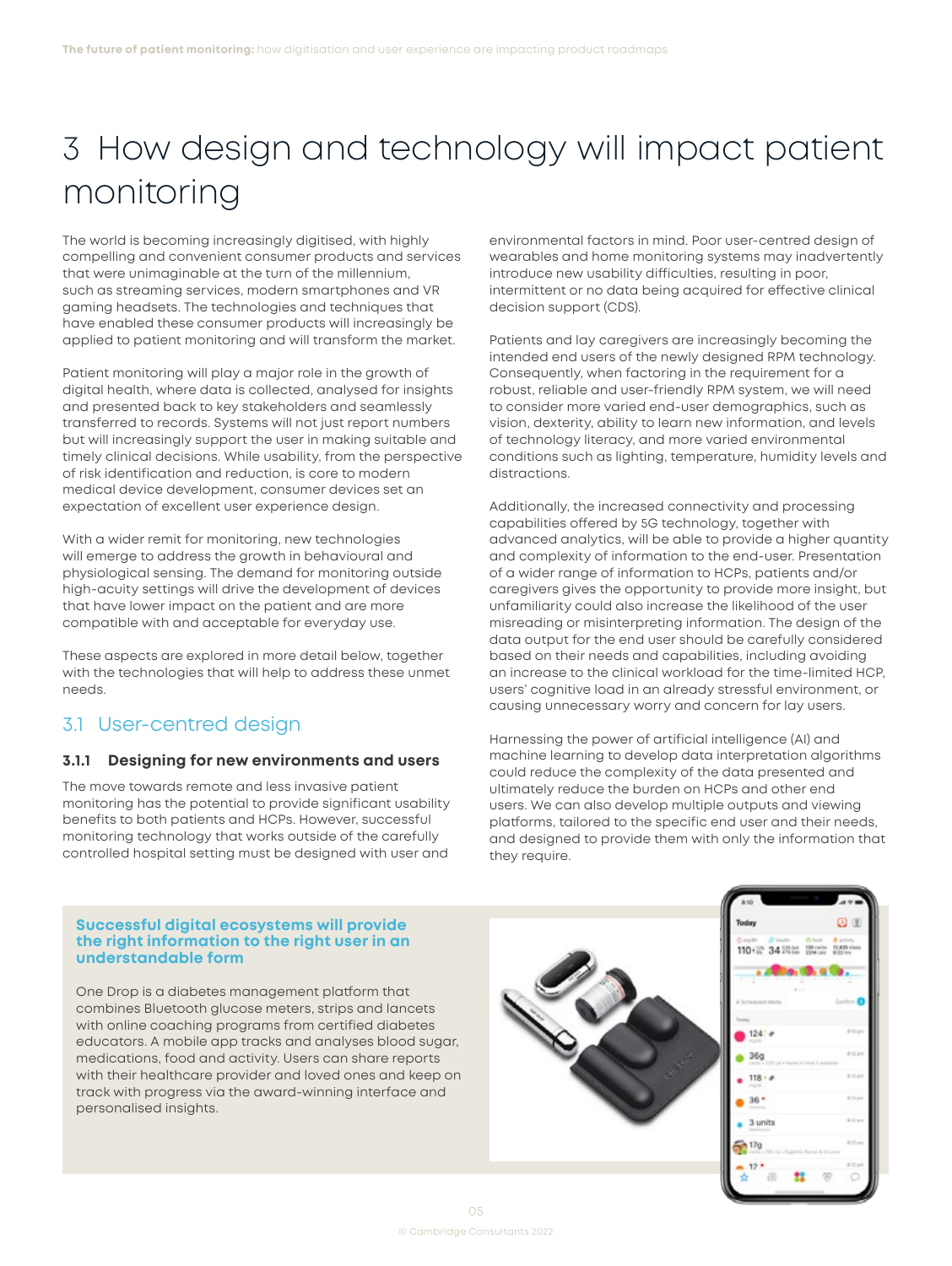#### <span id="page-7-0"></span>**3.1.2 Designing for social acceptability**

Another consideration when designing the user experience for RPM relates to the social acceptability and potential stigma associated with the monitoring technology. An increase in wearable devices used outside of the clinical environment, such as those used for monitoring chronic illnesses, could result in previously unseen patient concerns surrounding their use in a social setting.<sup>12</sup> Discretion and societal acceptance should be considered throughout development, particularly whilst these technologies are in their infancy.

Using well established consumer health technology, such as Fitbit and the Apple Watch, allows us to address some of the issues surrounding social stigma whilst also limiting the amount of active data entry required by the user. For example, Tactio Health<sup>13</sup> automatically syncs with third-party platforms, such as Fitbit, MyFitnessPal and the SmartOne spirometer, to provide health trends, risks alerts and other indicators on a concise dashboard, requiring less user input. The Abbott FreeStyle Libre system<sup>14</sup>, which already provided a more discreet way of monitoring blood glucose than using lancets, can now be scanned with a smartphone rather than a dedicated scanning device that could be seen as conspicuous by the user.

Accounting for the rapidly evolving technology and communications landscape within product development gives us the opportunity to adopt interfaces that nonmedical users are familiar with. An example of this is the use of Amazon Alexa to assist with healthcare activities through the development of HIPAA-compliant medical skills.<sup>15</sup> The use of natural language interfaces has the potential to reduce the initial learning curve to using monitoring technology and providing different interface options could help address the variety of user capabilities and environmental characteristics.

#### 3.2 More insight and predictive power

Monitoring can provide data and help to uncover trends, but it is ultimately up to clinical staff to interpret these within the context of the overall health of patients, and to decide the desired treatment pathway. Patterns of critical illness, however, can be highly complex and take years of training and experience to quickly and reliably understand.

Furthermore, caregivers often have to process and understand large amounts of data. It has been estimated that up to a million data points can be generated each hour from a single critically ill patient.<sup>16</sup> The facts available per clinical decision already saturate human cognitive capacity and the data is projected to continue to rise exponentially.<sup>1</sup> There is a fundamental need to find ways to analyse and present data in a way that is meaningful, reduces cognitive load, and that can support timely clinical decisions and resource prioritisation.

Different approaches are used to help in the interpretation of the patient data and to turn it into actionable information. At the simplest level this can be the provision of decision support systems based on clinician defined care pathways.

A good example of this is the Vital Sync™ CDS platform from Medtronic. This is a software platform with modules that calculate and report early warning scores, ventilation weaning readiness scores and spontaneous breathing trial outcomes. These workflows are based on published consensus clinical approaches, but the system does allow the hospital to adapt protocols to their own requirements.

We are now seeing the emergence of more sophisticated systems based on algorithms that are derived from physiological data and models (see inset). These may be decision support solutions (what should I consider doing?) or predictive analytics (what is probably going to happen?). Such systems requiring a clinical response are viable commercial stepping stones to automated control systems.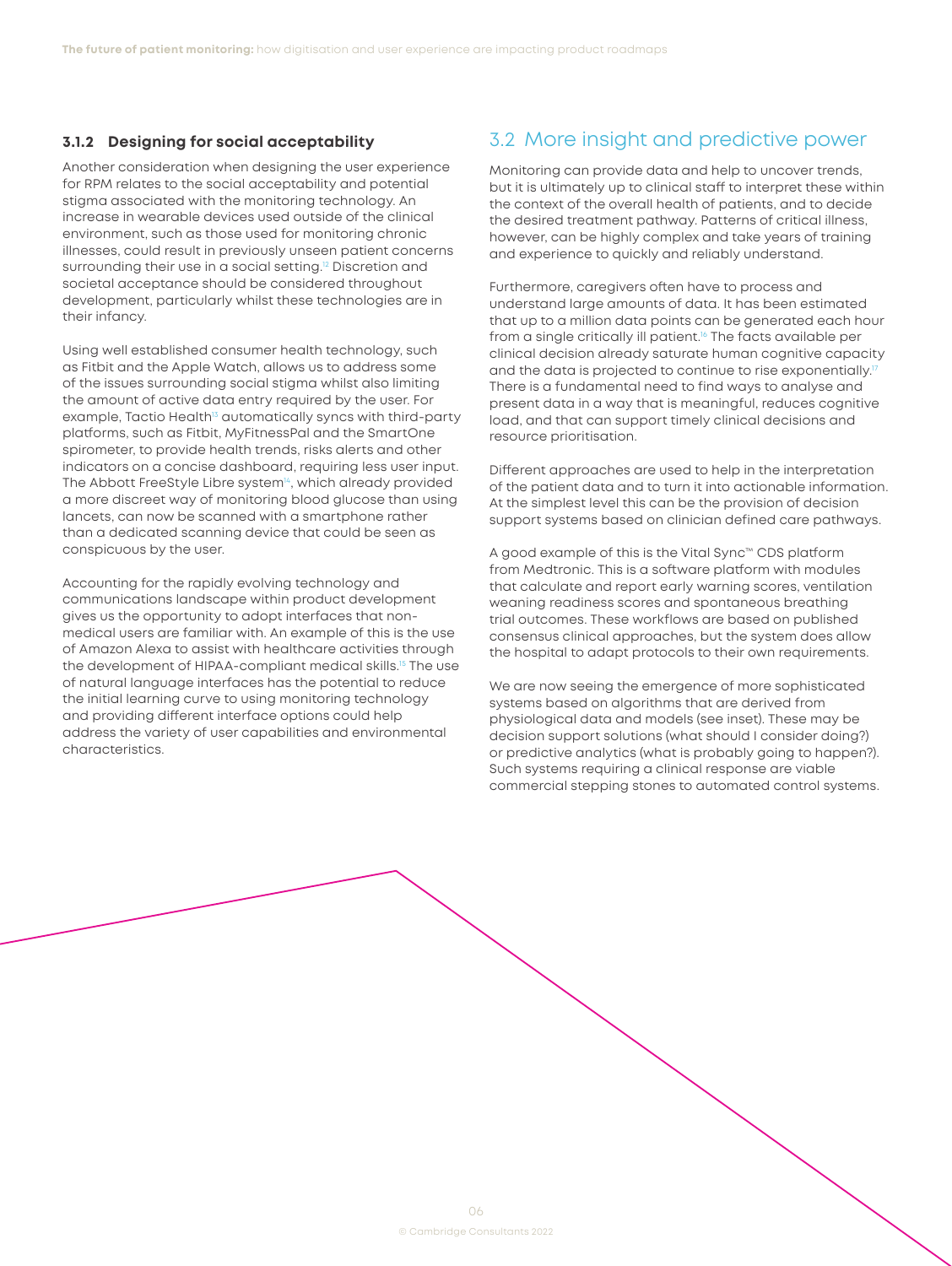#### <span id="page-8-0"></span>**Clinical Decision Support and Predictive Analytics can provide powerful support to the caregiver**

An example of an open loop control system is the Space GlucoseControl System (B. Braun). The device calculates a recommended insulin dosage rate to maintain glycaemic control in critically ill patients, as well as determining a blood glucose measurement interval. Both interventions require action from the healthcare professional to implement.

Edwards Lifesciences has taken a different approach, providing the user with a prediction of the likelihood of an adverse event, but leaving them to determine the best course of action. The Acumen Hypotension Probability Indicator (HPI) uses an algorithm to predict the percentage risk of an imminent hypotensive event from trends in a patient's haemodynamic measurements. The user can drill down to look at the underlying indices to understand the likely underlying physiological causes and infer an appropriate intervention to avert the predicted adverse event. Eventually we can see the potential for such systems to achieve a level of reliability that would allow the automation of intervention to be achieved.

CDS solutions are also being applied to helping prioritise the use of finite healthcare resources. A recent example from Raita et al<sup>[18](#page-13-0)</sup> from Harvard Medical School demonstrates that triaging systems underpinned by machine learning are capable of more accurately differentiating and prioritising critically ill from stable patients, enabling efficient allocation of emergency department resources and potentially improving outcomes.

The technologies that will enable progression of CDS and closed control systems include data analytics and AI for algorithm development. AI techniques are also being developed that can help generate more balanced datasets for use during the algorithm development phase. Whether data is processed directly on the device or transferred to the cloud first is an important consideration, particularly where fast response time, cost, power management or independence from connectivity are key aspects of system performance. In these cases, efficient algorithms that can be deployed directly on low-power devices (edge computing) will have a considerable advantage over cloudbased solutions.

Explainable AI will also be important for the acceptance of these technologies by regulatory bodies, as there may be considerable resistance to handing control over to a 'black box', that makes decisions without providing an underlying rationale. The increasing availability of predictive power and CDS solutions is likely to spark a debate about the potential for de-skilling care providers and the possible risks of making them more reliant on the output of monitoring technology, and less on the raw data.



### 3.3 Emergence of new modalities and use of biometrics

Clinical decision making is based on a multi-modal "complete picture" view of the patient. The patient is not managed against a single measurement or variable, and trends are often as important as point values. New monitoring modes will provide a richer picture of the patient, both in terms of new quantities measured as well as the ability to frequently or continuously monitor things which are currently only available as point measurements.

Many measurements and assessments, from blood pressure to sedation scales, are undertaken on an intermittent basis, often because continuous monitoring has historically been impractical, or these are subjective assessments. The period between readings is driven from a clinical perspective of what is a practical and reasonable interval. This can result in delays in identifying and responding to a significant change in patient condition.

For example, the National Early Warning Score recommends checking a range of key indicators on vulnerable patients between every 4 to 12 hours, depending on the level of concern for the patient.[19](#page-13-0) Continuous monitoring can detect a critical value more quickly than such an intermittent approach and has the potential to identify the underlying trend at an earlier point still.

Direct, frequent monitoring of gold standard markers, such as those requiring blood tests, may not be particularly feasible, and in some cases measurement of correlated biometrics is suitable. An example of this is Cambridge Consultants' Verum platform,<sup>20</sup> a system for the monitoring of physiological, contextual and behavioural data in order to infer states. Verum demonstrates how chronic stress can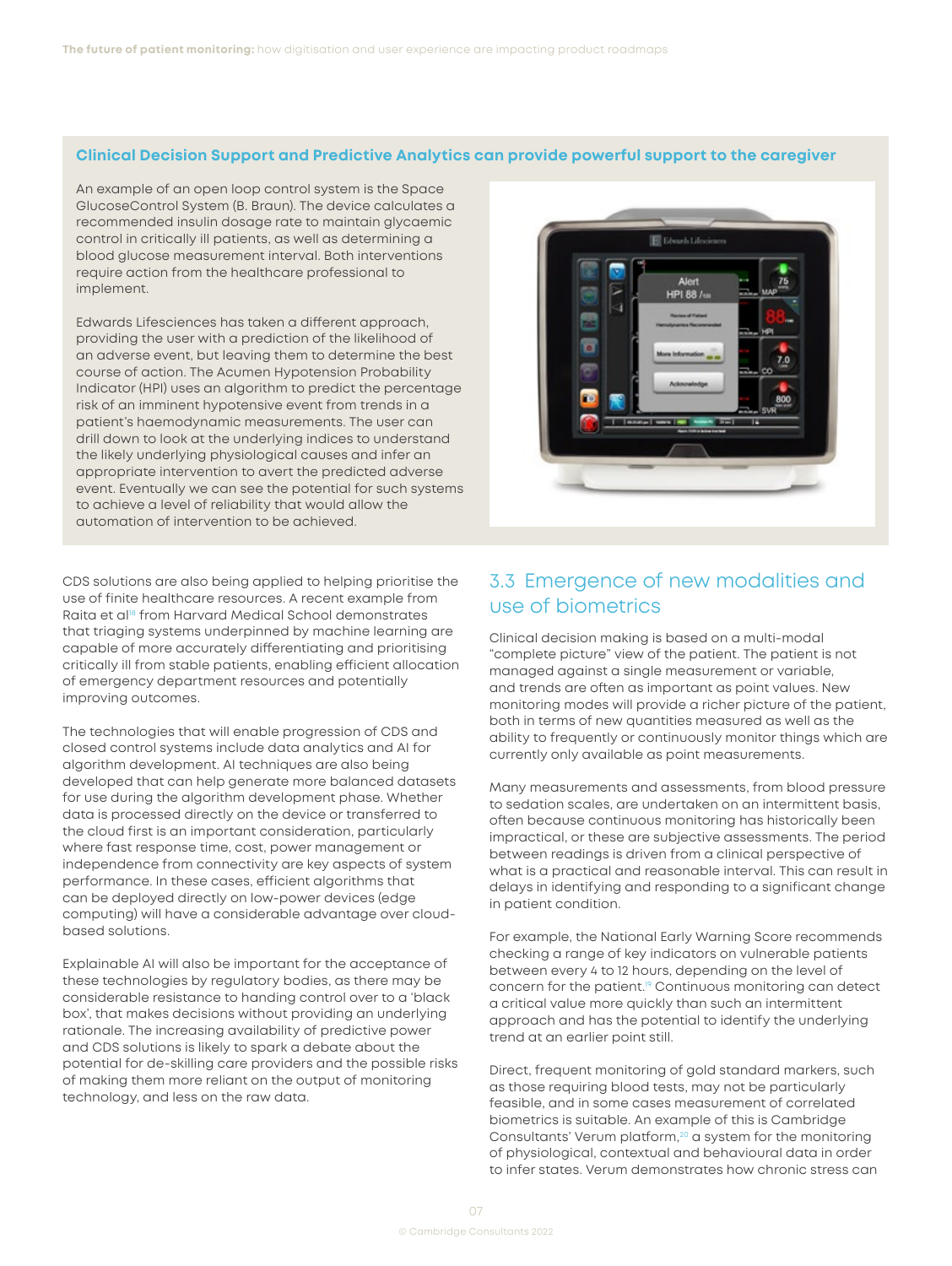<span id="page-9-0"></span>be measured and monitored throughout a clinical trial, to maximise the likelihood of clinical and commercial success. The system uses a combination of electromyography and voice analysis to measure an index of stress, with a strong degree of correlation to reported stress levels.

Enabling technologies for new monitoring methods will depend on the property that is being monitored, but noncontacting or non-invasive technologies are likely to be key. AI is also likely to play an important role in the development of monitoring solutions based on biomarker correlates. In the case of Verum, machine learning techniques were used to correlate each of a wide range of potential monitoring modes to stress levels and to determine which were the optimum combination of sensor types.

#### 3.4 Interoperability

The introduction of EHRs (electronic healthcare records) in the 1960's was designed to collate an individual's health data in a central place, providing doctors with a full clinical picture of the patient for efficient care coordination. However, due to the lack of mandatory interoperability standards, each EHR provider built and maintained their own data silo, often on premises and accessible only to hospital or even department-specific practitioners directly enrolled in that program. This complexity and prevalence of disparate EHRs, all unable to communicate and transfer data among each other's platforms using APIs (application programming interfaces), led to fragmented patient records spread across many different systems, that in turn led to inefficient diagnosis and treatment regimens across the entire patient care pathway.

The new FHIR<sup>21</sup> (Fast Healthcare Interoperability Resources) standards were developed by Health Level Seven International (HL7), a healthcare standards organisation, to facilitate interoperation between legacy healthcare systems. The goal is to make it easy to provide healthcare information to providers and individuals on a wide variety of devices, from computers to tablets to smartphones. It was also meant to allow third-party application developers to

provide medical applications that can be easily integrated into existing systems. When Apple launched its Health Records in 2018 it incorporated FHIR – and nearly 150 hospitals have signed on to support the tool in the first year.

At the same time, EHR makers, such as Allscripts, athenahealth, Cerner, eClinicalWorks, Epic and Meditech, have developer programs that use FHIR and open APIs to enable third parties to write software that uses their electronic health record platforms. Note that the 21st Century Cures Act requires certified EHRs to have open APIs.

We are now at a tipping point, with initiatives such as the backwards compatible FHIR 4 standard and the finalised information blocking rule from the US Department of Health and Human Services. The stage is set for notable advancements in health information exchange that will allow for RPM solutions to be fully integrated into the patient record.

However, technology barriers are not the only obstacles in the way. There remains a cultural mind shift that is required by practitioners, industry and patients alike when it comes to data transparency, sharing and security. This may to some extent be generational but approaches such as the blockchain initiative Mint Health are also essential to incentivise patients to upload and share their own genomic, health and wellbeing data. Integrating this into the EHR should help the clinician to make informed decisions. Outside RPM data needs to interact with the native information to provide insights, such as CDS.

#### 3.5 Reduction of invasiveness

Highly invasive monitoring techniques are already used in critically ill patients if the resulting data is very important to helping manage the patient and if there is no alternative. However, there is always a drive to reduce invasiveness to lower the risk of harm to the patient.

In addition to risk reduction, less invasive monitoring often brings other benefits, such as being easier to deploy, taking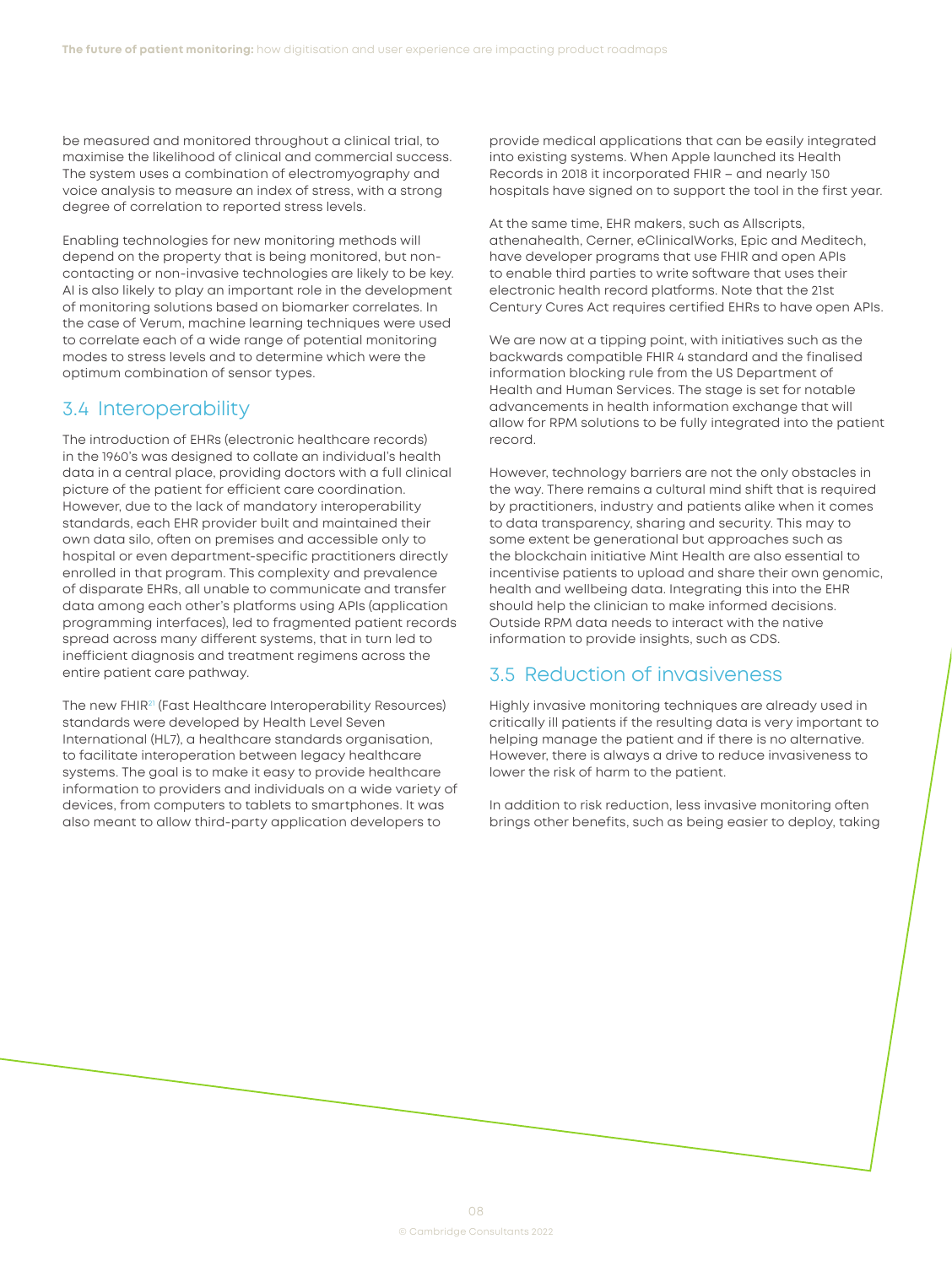less staff time to set up and skill to use and reducing the amount of training that is required. Furthermore, a change in the risk/benefit ratio allows monitoring to be considered for a wider group of patients, potentially extending benefits to lower acuity wards or out of hospital settings, where invasive monitoring is not normally used.

An excellent example of this overall trend is the progression of continuous cardiac output monitoring (Figure 1).

Over the last two decades there has been an almost complete shift from the use of the centrally placed pulmonary artery catheter to systems carrying out pulse contour analysis on peripherally invasive arterial pressure traces, or those using a doppler probe placed into a natural orifice (oesophagus). Minimally invasive monitoring has taken over most of the pulmonary artery (PA) catheter market, but also helped to expand the use of cardiac output monitoring in patients that previously would not have been monitored, due to the invasiveness of the PA catheter.

More recently we have seen the introduction of pulse contour analysis from non-invasive finger cuff pressure monitoring sensors. While non-invasive monitoring still suffers from motion artefacts, it is an attractive option for monitoring patients during surgery, where placing an invasive arterial cannula would be inappropriate.



**Figure 1:** Development of continuous haemodynamic monitoring in terms of increase in information and decrease in invasiveness. Dates are approximate market introduction dates of commercial products.

#### **Monitoring implants**

One area bucking this trend is the use of implants for accurate and convenient long-term monitoring. An example of this is implantable cardiac monitoring (ICM) devices, which can be used to diagnose conditions such as atrial fibrillation. In some patients, the condition is suspected but episodes are relatively infrequent and unlikely to occur during a routine checkup, but the potential consequences are stroke or death. Continuous monitoring over months using conventional ECG electrodes would be highly impractical, so an implant and associated reader are a more acceptable option. A significant number of researchers are working on implants to monitor and help manage other chronic conditions, particularly diabetes, where an implant could be a preferable alternative to finger prick blood glucose measurements or subcutaneous needle sensors.

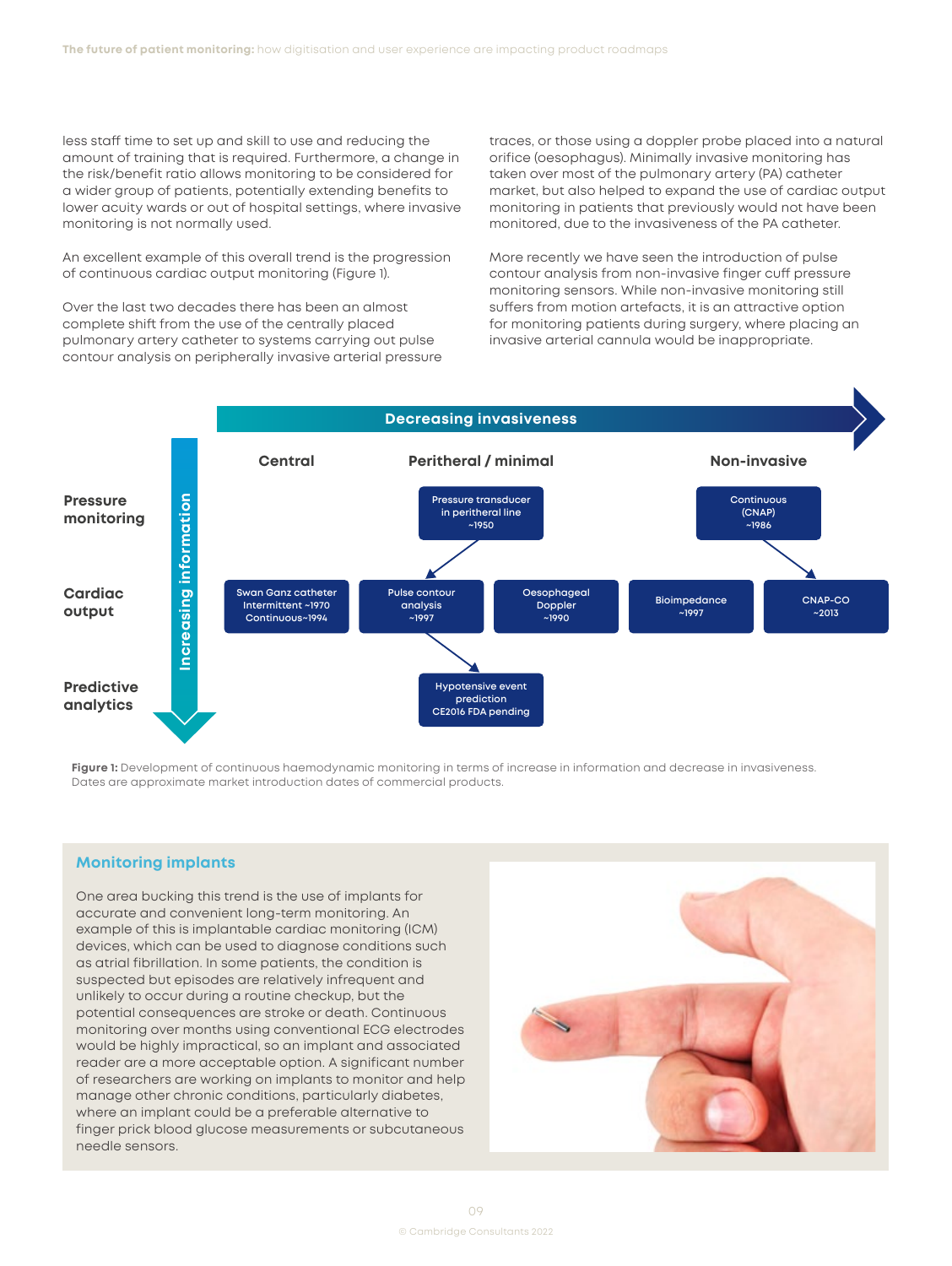<span id="page-11-0"></span>The use of less invasive approaches usually comes with a trade-off against accuracy or reliability. This may be less of an issue in lower acuity settings, where the trend is important, and an offset may be tolerable. Advances in signal processing techniques will narrow the gap in reliability between minimally invasive monitoring approaches and their gold standard invasive counterparts.

Other enabling technologies for less invasive monitoring techniques will depend on the property to be monitored. Consumer electronics trends are driving the availability of low-cost components including accelerometers, cameras, WiFi chipsets and microwave doppler sensors, which have all been used to demonstrate feasibility of physiological monitoring.

#### 3.6 Reduced patient constraint

Cables from connected monitoring sensors can be a great inconvenience both to the patient and to the healthcare staff. They can constrain the patient, making limb movements and turning over difficult or uncomfortable and can result in user errors, such as accidentally detaching cables: a fundamental usability issue.

From this perspective, wireless connectivity of on-patient sensors is attractive and wireless monitoring patches have been developed that are currently targeted for use in lower acuity care areas. These typically monitor physiological measurements, such as heart rate, respiratory rate, temperature and movement. Whilst being wireless overcomes the issues associated with cables, they can pose challenges of their own, such as power management and robustness of connectivity.

In critical care, where monitoring is used the most intensively, clinical practice is moving towards lighter sedation and earlier mobilisation. There has not, however, been adoption of wireless technologies for monitoring devices. Potential concerns include data loss or corruption over the wireless link, confidence in pairing patient readings to the right monitor and practical solutions for maintaining power in the sensor. Advances in robust wireless connection, antenna design and wireless power delivery all have the potential to challenge the conventional thinking in this space.

Non-contact monitoring technologies also have the potential to mobilise patients and are particularly well suited to lower acuity settings, where the wireless patch may not be a cost-effective solution to pick up the relatively low incidence of a seriously deteriorating patient. For example, Hill-Rom recently announced the integration of EarlySense's monitoring technology into their hospital beds, which monitors the patient's pulse and respiratory rate and movement, using a piezoelectric sensor sited under the mattress.<sup>[22](#page-13-0)</sup>

Measurement of a range of physiological parameters has been demonstrated with a range of non-contact methodologies. Optical and image processing and other active and passive electromagnetic measurement techniques have been used to measure respiratory rate, oxygen saturation, temperature, heart rate, heart rate variability and pulse transit time. While challenges remain to translate these into robust, reliable medical devices, these technologies have the potential to change thinking on how patients are monitored in lower acuity clinical settings.

#### 3.7 Better artefact rejection

One of the risks associated with monitoring is when poor or spurious signals cause false alarms. The nature of vital signs monitoring means that there is a regulatory drive towards audible alarms, even if the alarm indicates 'no signal', rather than a physiological alarm condition. The resulting noise can be a significant problem, both as a distraction to care staff and creating a stressful environment for the patient. Perhaps more worryingly, there is also the potential for false alarms or alarms that are perceived to be unnecessary being silenced or ignored by HCPs, and the sheer quantity of alarms masking those which are of most importance.

Advances in signal processing techniques have made significant improvements to the robustness of many monitoring technologies. However, the trend towards less invasive measurement means that further progress is required, because these technologies tend to inherently have a poorer signal-to-noise ratio.

With the trend to make patients as mobile as possible, motion artefacts are likely to be a key and growing issue. Further improvements can be based on additional sensor inputs. Wearable devices usually incorporate several different sensor types to monitor a range of physiological or patient behaviour variables. Fusion of the data from multiple sensors can result in more robust algorithms or be used to identify periods when confidence in data integrity is low, to suppress false reporting.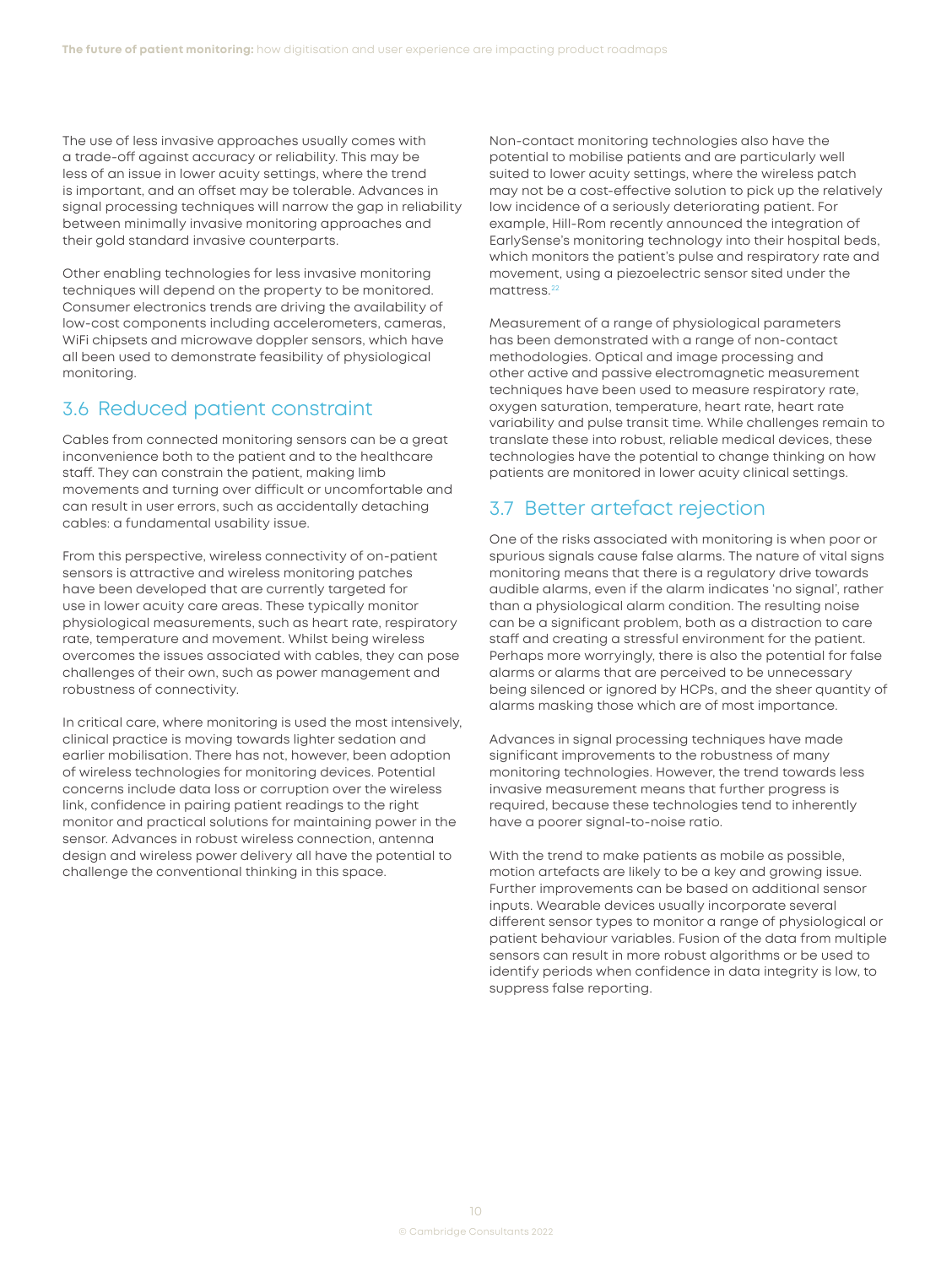# <span id="page-12-0"></span>4 The outlook for monitoring

### 4.1 Monitoring of the future

Patient care will be transformed in the next 10 to 15 years and new types of products, services and applications will emerge. In this environment, patient monitoring will play a central role in helping to enable the actual transformation. For patient monitoring companies to remain competitive in this changing landscape they will need to adapt business models and product roadmaps.

We expect monitoring of the future to be more flexible and to reflect the needs of value-based healthcare provision.

Required improvements in the quality of care and the avoidance of adverse incidents will drive growth in the use of monitoring in all areas of the hospital. Continuous monitoring of patients' condition while in the hospital will make it easier for treatment teams to respond to any sudden or gradual deterioration. Although the number of parameters and patients measured will increase dramatically, advances in monitoring capabilities and careful user-centred design will make this process seamless for healthcare professionals. Advances in analytics and CDS will be necessary to counteract staff becoming overwhelmed by the rising volume of data.

Patients will be mobilised early and further reduction in hospital stays are expected. This will not only be driven by the quality of care in the hospital but also by enabling good quality care away from hospitals. Monitoring technology will allow a more seamless and fast transfer of stable patients to home. Access to data will allow the same therapeutic team to be responsible for their treatment along the care path, something that will allow greater levels of treatment continuity.

Technology will allow clinicians to be more efficient. Improved monitoring systems, with more accurate alarms, will minimise time wasted while telemetry will permit them to 'attend' patients remotely. Integrated data systems and data analytics will enable access to the right patient's information at the right time. Moreover, technology will allow more efficient knowledge transfer between therapeutic team members and even access to other experts who may not be on site. It is also worth noting that the collection of large amounts of data, often longitudinal in nature, will provide an opportunity to identify trends, patterns and correlations at both the population level and at the systems level within a patient, benefitting treatment regimens and clinical decision support.

#### 4.2 Staying competitive

While products and services need a continuing focus on clinical performance and how this impacts the delivery of life saving and sustaining services, companies will also need to focus on improving the patient and caregiver experience. Device manufacturers will need to understand the value of earlier patient mobility, of less invasive monitoring and of more agile care environments. Unless they go through this cultural change it is likely that they will face intense competition from the technology companies that know how to exploit data from devices and can use this to demonstrate improved outcomes and gain reimbursement.

Companies will need to adopt technologies that can deliver systems and devices that redefine usability. Care of the future will be more agile and patient monitoring systems more easily deployable, particularly if this means converting the home to a care environment. Similarly, this agility needs to be supported by access to data management platforms which share a high level of integration. Models of workflow management and remote support that optimise the use of healthcare staff without compromising the quality of care need to be developed. Only then will they overcome the challenge of building continuity across multiple hospital sites and with out-of-hospital care.

The companies best placed to make the most of this changing environment are those with a robust digital health strategy that can navigate the transformational changes inherent in moving from offering monitoring as a product, to monitoring as part of a broader service offering. Building out the digital ecosystem to take advantage of a wider set of data streams and products requires partnerships with a range of non-traditional vendors and companies that give access to a broader set of capabilities, spanning technical, organisational and clinical domains.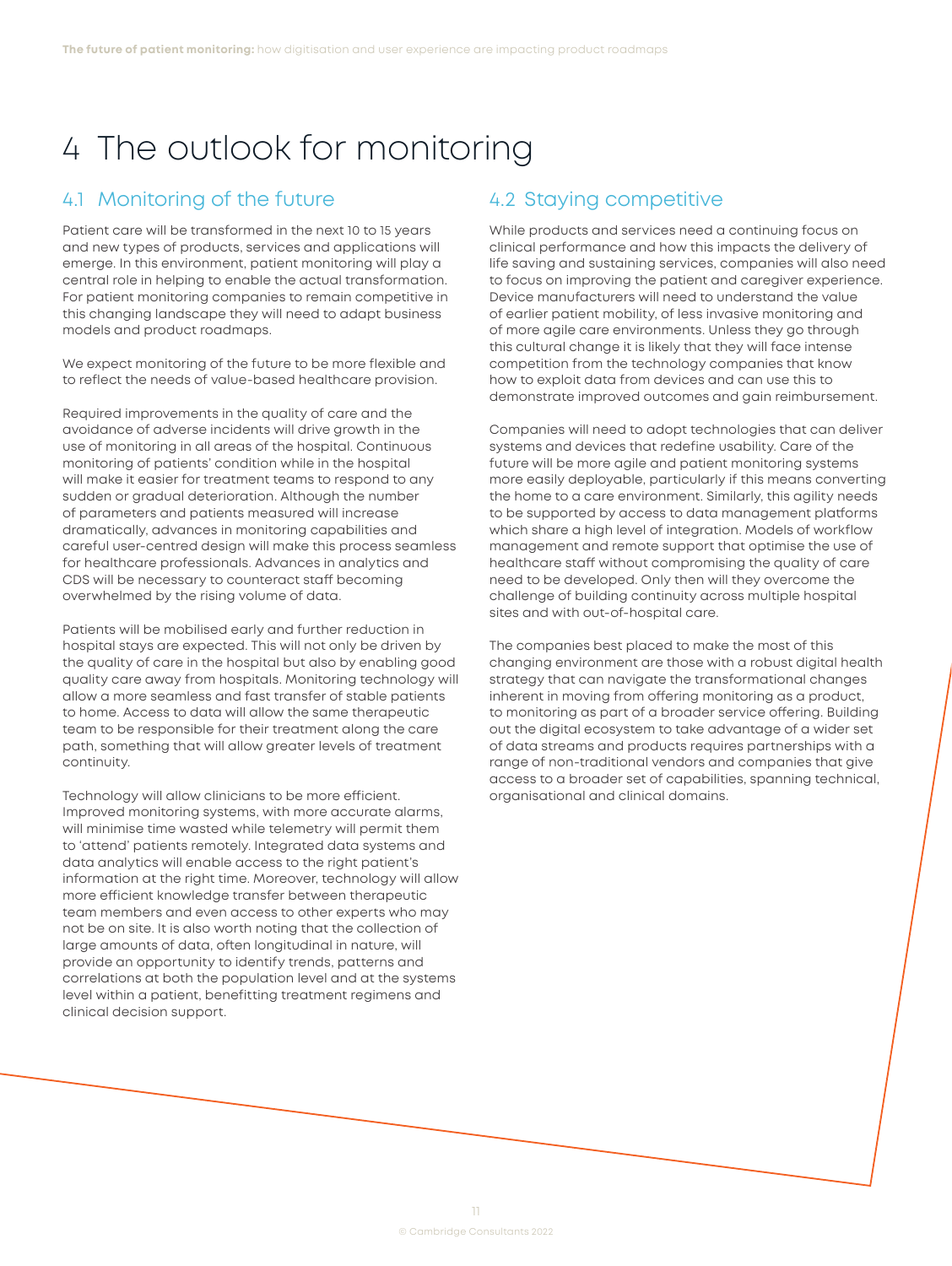## <span id="page-13-0"></span>References

- [https://catalyst.nejm.org/what-is-value-based](https://catalyst.nejm.org/what-is-value-based-healthcare/)[healthcare/](https://catalyst.nejm.org/what-is-value-based-healthcare/)
- [2](#page-4-0) [https://www.globenewswire.com/news](https://www.globenewswire.com/news-release/2019/04/29/1811025/0/en/Global-1-5-Bn-Remote-Patient-Monitoring-Devices-Market-2018-2019-2027.html)[release/2019/04/29/1811025/0/en/Global-1-5-Bn-Remote-](https://www.globenewswire.com/news-release/2019/04/29/1811025/0/en/Global-1-5-Bn-Remote-Patient-Monitoring-Devices-Market-2018-2019-2027.html)[Patient-Monitoring-Devices-Market-2018-2019-2027.html](https://www.globenewswire.com/news-release/2019/04/29/1811025/0/en/Global-1-5-Bn-Remote-Patient-Monitoring-Devices-Market-2018-2019-2027.html)
- [3](#page-4-0) [https://www.rdmag.com/news/2016/11/medication](https://www.rdmag.com/news/2016/11/medication-nonadherence-costs-billions-lost-revenue)[nonadherence-costs-billions-lost-revenue](https://www.rdmag.com/news/2016/11/medication-nonadherence-costs-billions-lost-revenue)
- [4](#page-4-0) Chausiaux, O.; Hayes, J.; Long, C.; Morris, S.; Williams, G.; Husheer, S. (2011). "Pregnancy Prognosis in Infertile Couples on the DuoFertility Programme Compared with In Vitro Fertilisation/Intracytoplasmic Sperm Injection". European Obstetrics & Gynaecology. 6 (2): 92–4.
- [5](#page-5-0) [https://healthcareweekly.com/how-the-big-4-tech](https://healthcareweekly.com/how-the-big-4-tech-companies-are-leading-healthcare-innovation/)[companies-are-leading-healthcare-innovation/](https://healthcareweekly.com/how-the-big-4-tech-companies-are-leading-healthcare-innovation/)
- [6](#page-5-0) [https://www.cnbc.com/2018/06/09/apple-watch-adds](https://www.cnbc.com/2018/06/09/apple-watch-adds-tech-to-track-parkinsons-disease.html)[tech-to-track-parkinsons-disease.html](https://www.cnbc.com/2018/06/09/apple-watch-adds-tech-to-track-parkinsons-disease.html)
- [7](#page-5-0) [https://www.fiercebiotech.com/philips-inks-11-year](https://www.fiercebiotech.com/philips-inks-11-year-patient-monitoring-as-a-service-deal)[patient-monitoring-as-a-service-deal](https://www.fiercebiotech.com/philips-inks-11-year-patient-monitoring-as-a-service-deal)
- [8](#page-5-0) [https://www.cnbc.com/2018/10/26/amazon-choice](https://www.cnbc.com/2018/10/26/amazon-choice-exclusive-home-health-brand-created-by-arcadia-group.html)[exclusive-home-health-brand-created-by-arcadia](https://www.cnbc.com/2018/10/26/amazon-choice-exclusive-home-health-brand-created-by-arcadia-group.html)[group.html](https://www.cnbc.com/2018/10/26/amazon-choice-exclusive-home-health-brand-created-by-arcadia-group.html)
- [9](#page-5-0) [https://www.gov.uk/government/news/prevention](https://www.gov.uk/government/news/prevention-must-be-the-heart-of-the-nhs-long-term-plan)[must-be-the-heart-of-the-nhs-long-term-plan](https://www.gov.uk/government/news/prevention-must-be-the-heart-of-the-nhs-long-term-plan)
- [10](#page-5-0) http://[3millionlives.co.uk/about-telehealth-and](http://millionlives.co.uk/about-telehealth-and-telecare)[telecare](http://millionlives.co.uk/about-telehealth-and-telecare)
- [11](#page-5-0) [https://www.modernhealthcare.com/article/20181027/](https://www.modernhealthcare.com/article/20181027/NEWS/181029949/reimbursement-limitations-on-home-healthcare-are-being-loosened) [NEWS/181029949/reimbursement-limitations-on-home](https://www.modernhealthcare.com/article/20181027/NEWS/181029949/reimbursement-limitations-on-home-healthcare-are-being-loosened)[healthcare-are-being-loosened](https://www.modernhealthcare.com/article/20181027/NEWS/181029949/reimbursement-limitations-on-home-healthcare-are-being-loosened)
- [12](#page-7-0) See e.g. [https://www.repository.cam.ac.uk/bitstream/](https://www.repository.cam.ac.uk/bitstream/handle/1810/276708/Lancet%20In%20Focus%20Wearable%20Technologies%20and%20Stigma.pdf?sequence=3) [handle/1810/276708/Lancet%20In%20Focus%20](https://www.repository.cam.ac.uk/bitstream/handle/1810/276708/Lancet%20In%20Focus%20Wearable%20Technologies%20and%20Stigma.pdf?sequence=3) [Wearable%20Technologies%20and%20Stigma.](https://www.repository.cam.ac.uk/bitstream/handle/1810/276708/Lancet%20In%20Focus%20Wearable%20Technologies%20and%20Stigma.pdf?sequence=3) [pdf?sequence=3](https://www.repository.cam.ac.uk/bitstream/handle/1810/276708/Lancet%20In%20Focus%20Wearable%20Technologies%20and%20Stigma.pdf?sequence=3)
- [13](#page-7-0) <https://www.tactiohealth.com/en>
- [14](#page-7-0) <https://www.freestylelibre.co.uk/libre/>
- [15](#page-7-0) [https://www.cnbc.com/2019/04/03/amazon-alexa](https://www.cnbc.com/2019/04/03/amazon-alexa-hipaa-compliant-adds-medical-skills.html)[hipaa-compliant-adds-medical-skills.html](https://www.cnbc.com/2019/04/03/amazon-alexa-hipaa-compliant-adds-medical-skills.html)
- [16](#page-7-0) <https://ieeexplore.ieee.org/document/6732197>
- [17](#page-7-0) Daniel R. Masys and William W. Stead presented at Evidence-Based Medicine and the Changing Nature of Healthcare: 2007 IOM Annual Meeting
- [18](#page-8-0) Raita Y, Goto T et al. (2019) Emergency department [triage prediction of clinical outcomes using machine](https://ccforum.biomedcentral.com/articles/10.1186/s13054-019-2351-7)  [learning models](https://ccforum.biomedcentral.com/articles/10.1186/s13054-019-2351-7). Crit. Care 23:64 [doi.org/10.1186/s13054-](http://doi.org/10.1186/s13054-019-2351-7) [019-2351-7](http://doi.org/10.1186/s13054-019-2351-7)
- [19](#page-8-0) [https://www.rcplondon.ac.uk/projects/outputs/](https://www.rcplondon.ac.uk/projects/outputs/national-early-warning-score-news-2) [national-early-warning-score-news-2](https://www.rcplondon.ac.uk/projects/outputs/national-early-warning-score-news-2)
- [20](#page-8-0) <https://www.cambridgeconsultants.com/verum>
- [21](#page-9-0) <https://www.hl7.org/fhir/overview.html>
- [22](#page-11-0) [https://ir.hill-rom.com/press-releases/press-release](https://ir.hill-rom.com/press-releases/press-release-details/2018/Hill-Rom-And-EarlySense-Define-New-Standard-Of-Care-With-Commercial-Launch-Of-Patient-Monitoring-Technology-For-Centrella-Smart-Beds/default.aspx)[details/2018/Hill-Rom-And-EarlySense-Define-New-](https://ir.hill-rom.com/press-releases/press-release-details/2018/Hill-Rom-And-EarlySense-Define-New-Standard-Of-Care-With-Commercial-Launch-Of-Patient-Monitoring-Technology-For-Centrella-Smart-Beds/default.aspx)[Standard-Of-Care-With-Commercial-Launch-Of-](https://ir.hill-rom.com/press-releases/press-release-details/2018/Hill-Rom-And-EarlySense-Define-New-Standard-Of-Care-With-Commercial-Launch-Of-Patient-Monitoring-Technology-For-Centrella-Smart-Beds/default.aspx)[Patient-Monitoring-Technology-For-Centrella-Smart-](https://ir.hill-rom.com/press-releases/press-release-details/2018/Hill-Rom-And-EarlySense-Define-New-Standard-Of-Care-With-Commercial-Launch-Of-Patient-Monitoring-Technology-For-Centrella-Smart-Beds/default.aspx)[Beds/default.aspx](https://ir.hill-rom.com/press-releases/press-release-details/2018/Hill-Rom-And-EarlySense-Define-New-Standard-Of-Care-With-Commercial-Launch-Of-Patient-Monitoring-Technology-For-Centrella-Smart-Beds/default.aspx)

#### Authors

**Gavin Troughton** Head of Acute and Critical Care **Jaquie Finn** Head of Digital Health **Katie Cornish** Senior Human Factors Engineer